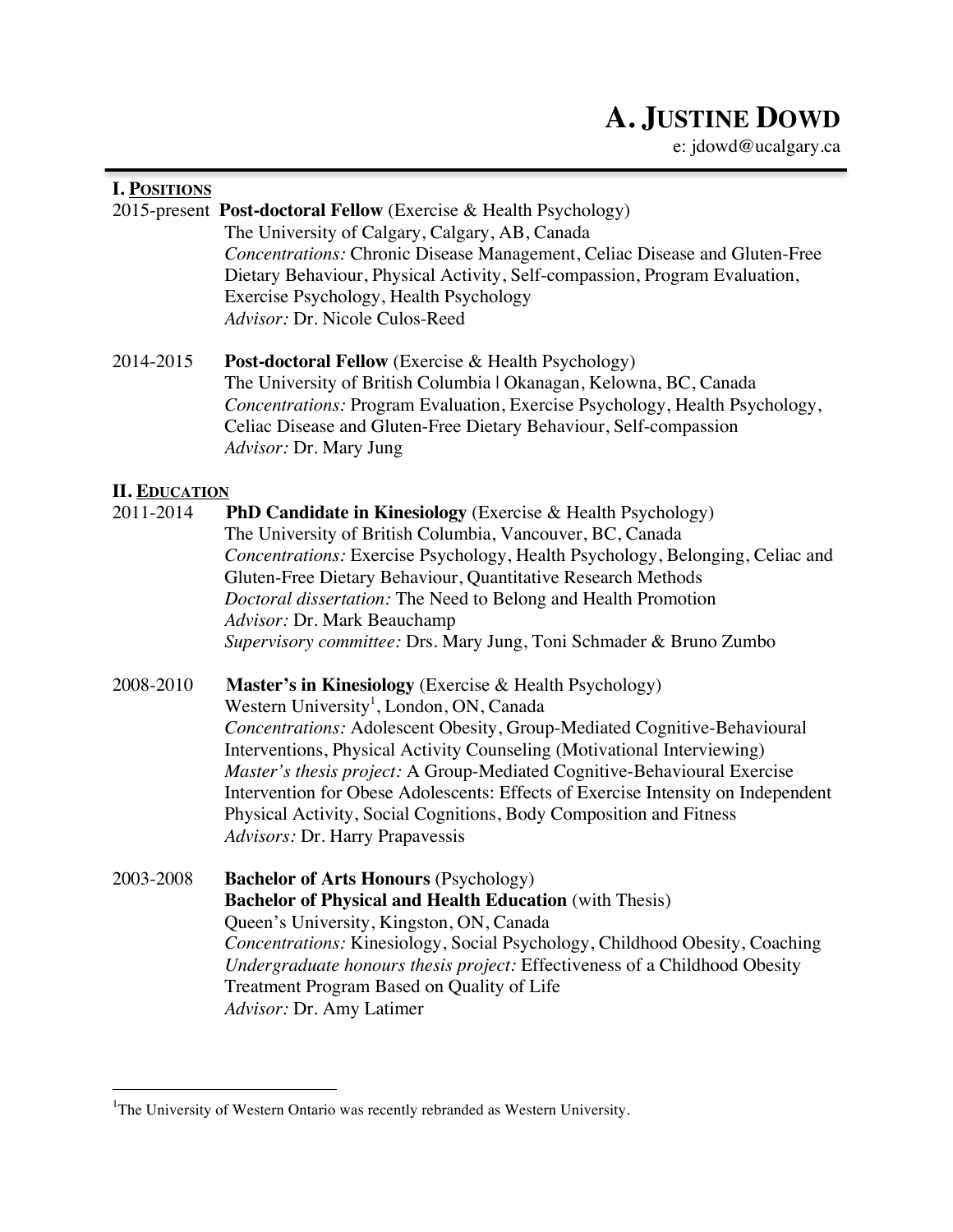#### **III. AWARDS, HONOURS, SOCIETIES & SERVICES**

#### **AWARDS, HONOURS**

2015 Awarded \$15,000 from the Calgary Chapter of the Canadian Celiac Association. Remaining \$60,000 pending from the Edmonton Chapter of the Canadian Celiac Association and from a Mitacs Accelerate Internship. Project Goal = \$75,000. *Development of a Self-Regulatory Smartphone App for Adults with Celiac Disease*

Canadian Institutes of Health Research Postdoctoral Fellowship – \$135,000 *An Evidence-Based Online Intervention to Promote Adherence to a Gluten-Free Diet Among Adults with Celiac Disease*

2014 Canadian Society for Psychomotor Learning and Sport Psychology Young Scientist Award – \$300 award + \$1500 travel award *Go Girls! Findings from a Group-Based Mentoring Healthy Lifestyle Program for Adolescent Girls*

Canadian Celiac Association J.A. Campbell Young Investigator Research Award – \$5,000 *Self-Compassion and Celiac Disease*

University of British Columbia Four-Year Fellowship Award – \$18,000 + tuition

2013 University of British Columbia Research Assistant – \$6,000 Involved in data collection for CIHR-Funded Trial: Adolescents in Motion

University of British Columbia Graduate Support Initiative Tuition Award – \$3,000

- 2012 University of British Columbia Research Assistant – \$6,000 Attended and assisted with workshops and data collection for CIHR-Funded Trial: Adolescents in Motion
- 2011 Canadian Institutes of Health Research Doctoral Research Award – \$105,000 *The Need to Belong and Health Promotion*

University of British Columbia Four-year Fellowship Award – \$18,000/year + tuition (declined until 2014)

University of British Columbia Research Assistant – \$6,000 Involved in planning committee meetings for CIHR-Funded Trial: Adolescents in Motion

University of British Columbia Graduate Student Travel Award – \$800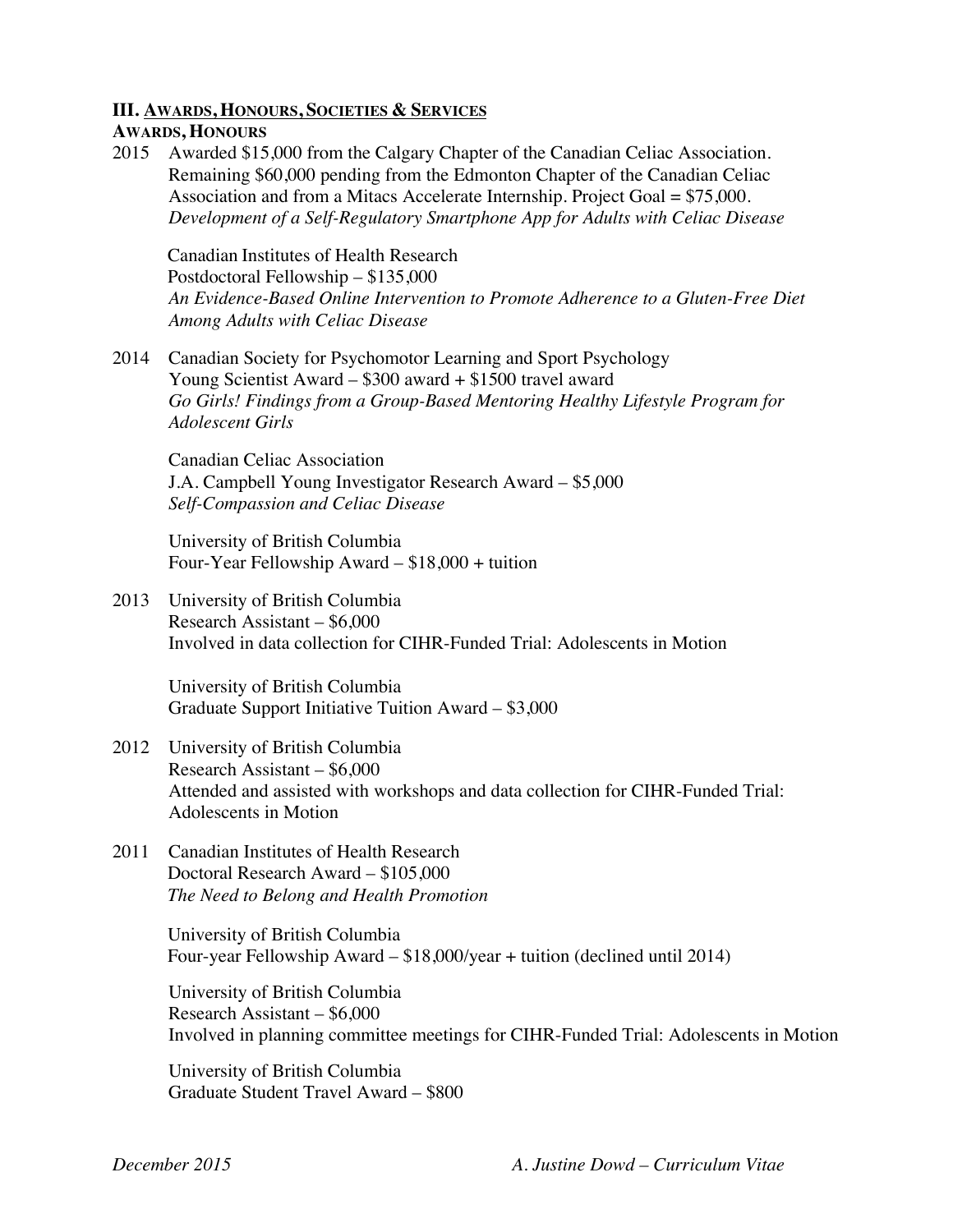2009 Social Sciences and Humanities Research Council of Canada Master's Joseph-Armand Bombardier Canada Graduate Scholarship – \$17,500 *Effects of a Group-Mediated Cognitive-Behavioural Intervention for Obese Adolescents*

Ontario Ministry of Training, Colleges and Universities Master's level - Ontario Graduate Scholarship – \$15,000 (declined)

Western University Graduate Research Scholarship – \$6,231

Canadian Obesity Network Student Conference  $1<sup>st</sup>$  Place Poster Presentation – \$250

Western University 3<sup>rd</sup> Place Poster Presentation in Social Sciences at Western Research Forum

Canadian Obesity Network Research Day Travel Award – \$500 (declined)

# 2008 Western University Graduate Research Scholarship – \$11,269

Western University Research Travel Award – \$400

Canadian Obesity Network Research Day Travel Award – \$200

- 2006 Exchange at University of New South Wales, Australia in  $3<sup>rd</sup>$  year university
- 2003 Dean's Honour List at Queen's University (2003-2008)

#### **MEMBERSHIP IN ACADEMIC OR PROFESSIONAL SOCIETIES**

| 2015-Present             | <b>Canadian Celiac Association</b>                                                                                                                                     |
|--------------------------|------------------------------------------------------------------------------------------------------------------------------------------------------------------------|
| 2011-Present             | North American Society for the Psychology of Sport and Physical Activity                                                                                               |
| 2009-2015                | Canadian Society for Psychomotor Learning and Sport Psychology                                                                                                         |
| <b>ACADEMIC SERVICES</b> |                                                                                                                                                                        |
| 2015-Present             | <b>Committee Member</b> – Postdoctoral Seminar Series                                                                                                                  |
| 2014-Present             | <b>Reviewer</b> – Health Psychology Open; Journal of Sport & Exercise<br>Psychology; Journal of Human Nutrition & Dietetics; Journal of Science<br>& Medicine in Sport |
|                          | <b>Scientific Advisor</b> – WholeLife Holistic Nutrition                                                                                                               |
| 2012-2015                | <b>Mentored Reviewer</b> – Appetite; Health Psychology; Journal of Sport $\&$<br><b>Exercise Psychology</b>                                                            |
|                          |                                                                                                                                                                        |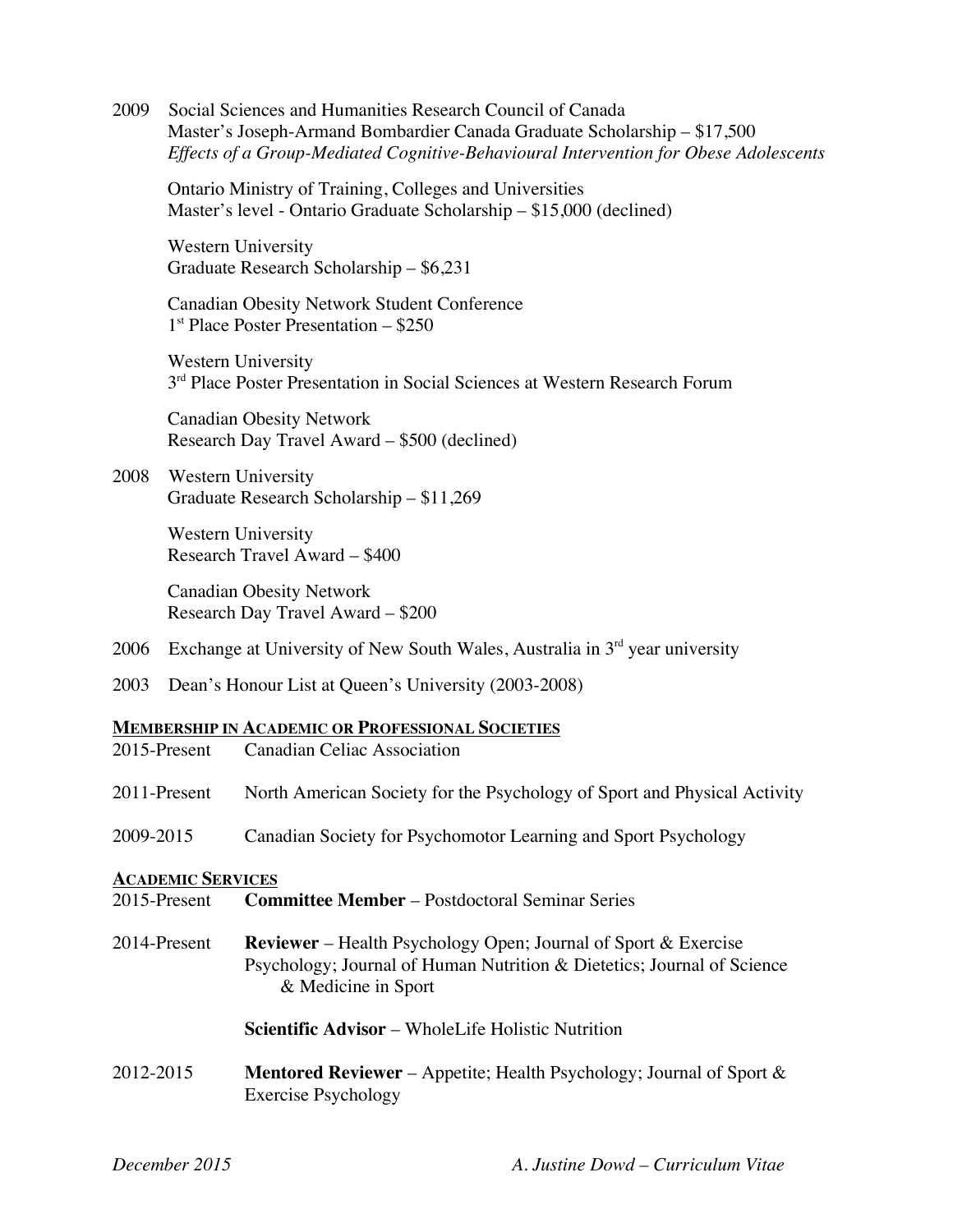| 2011-2012 | <b>Board Member</b> – Pediatric Obesity Foundation                                                                                                 |
|-----------|----------------------------------------------------------------------------------------------------------------------------------------------------|
| 2007-2008 | <b>Chair</b> – Pediatric Obesity Foundation Benefit (raised over \$10,000 to<br>support research and treatment for pediatric obesity).             |
| 2009-2010 | <b>Founder and Chapter President</b> – Canadian Obesity Network at Western<br>University.                                                          |
| 2007-2009 | <b>Community Development Coordinator for the Pediatric Obesity</b><br><b>Foundation</b> – Fundraising (raised over \$450,000), gained research and |

#### **IV. TEACHING EXPERIENCE**

**GENERAL AREAS OF ACADEMIC SPECIALIZATION:**

clinical experience.

Exercise Psychology Chronic Disease: Coping & Management Health Behaviour Change Health Promotion Physical Activity Promotion Program Evaluation Research Methods Self-Compassion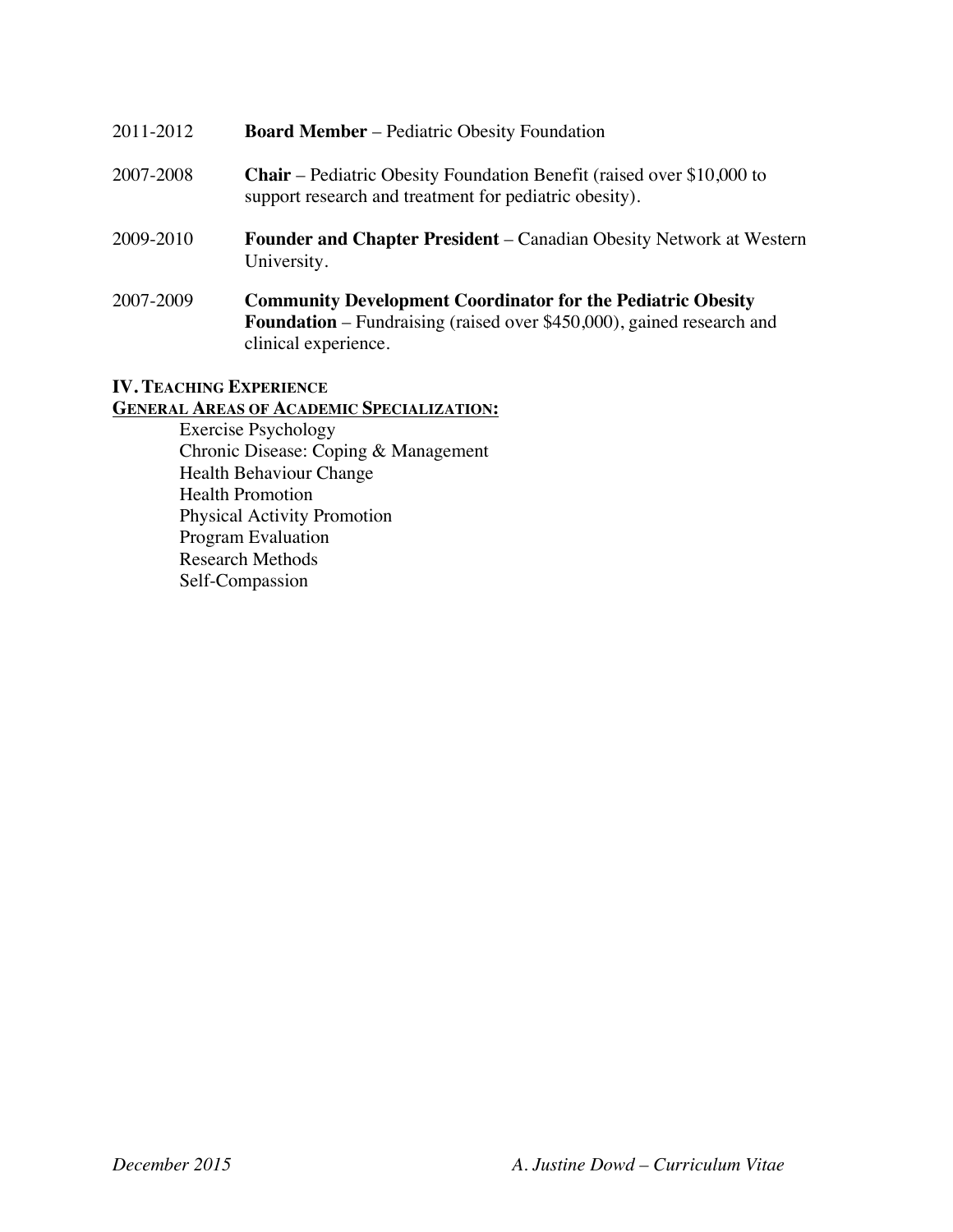#### **GUEST LECTURER:**

2015 *Self-Compassion and Chronic Disease Management: Applications to Cancer.* Faculty of Kinesiology, The University of Calgary, KNES 503 – Special Topics in Kinesiology.

 *Communication – Enhancing Behaviour Change and the Role of Technology.* Faculty of Kinesiology, The University of Calgary, KNES 697 – Exercise and Sport Psychology.

- 2013 *Program Evaluation.* School of Kinesiology, The University of British Columbia, KNES
- 469 Chronic Health Issues, Physical Activity and Community Practice.
- 2011 *Group-Mediated Cognitive-Behavioural Interventions.* Department of Physical and Health Education, The University of Nipissing, PHED 4007 – Exercise and Health Psychology.

*Exercise and Psychological Well-being.* School of Kinesiology, The University of British Columbia. HKIN 231 – Sport and Exercise Psychology.

2009 *REACH: Exercise and Healthy Lifestyle Program - Preliminary Findings.* Department of Kinesiology, Western University, KIN 2000 – Physical Activity and Health.

*Physical Activity in Special Populations.* Department of Kinesiology, Western University.

2008 *Introduction to Health Promotion.* Department of Kinesiology, Western University, HLTH 1002 – Social Determinants of Health.

#### **TEACHING ASSISTANT:**

- 2013 KNES 469 Exercise Prescription for Special Populations. School of Kinesiology, University of British Columbia.
- 2011 KNES 469 Exercise Prescription for Special Populations. School of Kinesiology, University of British Columbia.
- 2010 KIN 3476 Exercise & Health Behaviour Change. School of Kinesiology, Western University.
- 2009 KIN 2032 Research Design in Human Kinetics. School of Kinesiology, Western University.
- 2008 KIN 2032 Research Design in Human Kinetics. School of Kinesiology, Western University.

#### **INVITED PRESENTATIONS:**

2015 Coping with Celiac Disease.

Invited presentation at the Kamloops Chapter of the Canadian Celiac Association "Your Pathway to Health" conference, Kamloops, BC (September, 2015).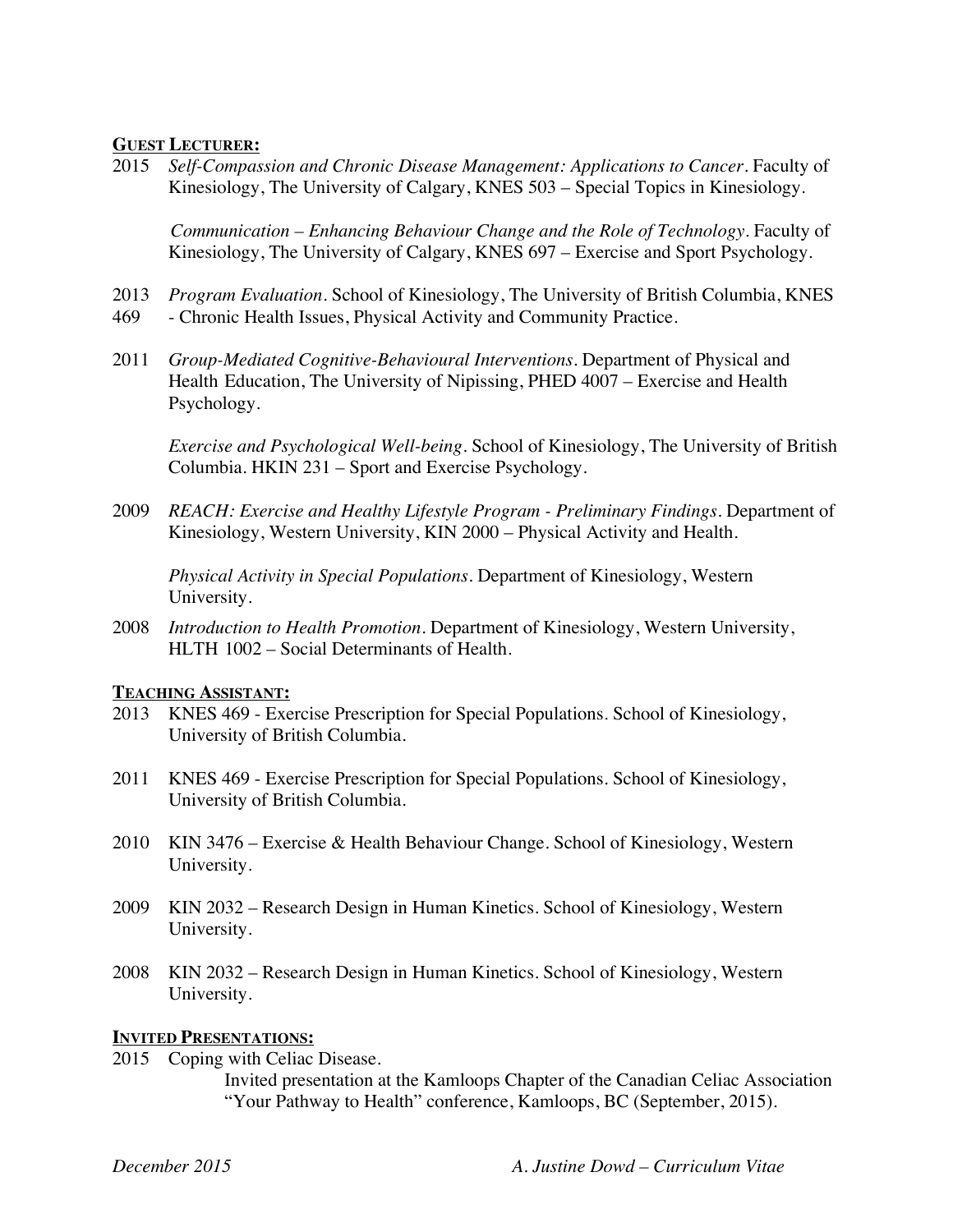Self-Compassion: How to Take Better Care of Other People by Being Kind to Yourself. Invited presentations for the RECHARGE study participants (family caregivers of cancer patients), University of Calgary, Calgary, AB (October & November, 2015).

Invited presentation for the Thrive Centre Volunteer Training, University of Calgary, Calgary, AB (September, 2015).

Invited presentation for the Health and Wellness Lab, University of Calgary, Calgary, AB (June, 2015).

- Self-Compassion: How Get What You Want in Life by Being Kind to Yourself. Invited presentation at Okanagan College, Kelowna, BC (March, 2015). Invited presentation at Global Fitness, Kelowna, BC (February, 2015).
- 2014 *Go Girls!:* Findings from a Group-Based Mentoring Healthy Lifestyle Program for Adolescent girls.

Invited presentation for the Young Scientist Award from the Canadian Society for Psychomotor Learning and Sport Psychology, London, ON (October, 2014).

Findings from the *Go Girls!* Program Evaluation. Invited presentation at Big Brothers Big Sisters of Canada National Convention, Toronto, ON (July, 2014).

2014 Successful Strategies for Living Gluten-Free. Invited presentation at the Canadian Celiac Association National Conference, Calgary, AB (May, 2014). Invited presentation at the Gluten-free Expo, Calgary, AB (March, 2014). Invited presentation at the Gluten-free Expo, Vancouver, BC (January, 2014).

# **V. GRANTS, PUBLICATIONS AND PRESENTATIONS GRANTS**

- **Dowd, A. J.** & Jung, M. E. (2015). *Self-Compassion: How to Get What You Want in Life By Being Kind to Yourself.* Goal: Examine how self-compassion can help university students, staff and faculty cope with stress. Pitch This! Well-being Initiative, University of British Columbia at Okanangan (\$300). Postdoctoral lead; Co-Principal Investigator.
- **Dowd, A. J.,** Beauchamp, M. R. & Jung, M. E. (2012-2015). *Go Girls! Program Evaluation*. Goal: Conduct an evaluation of a group-based mentoring program for adolescent girls. Ontario Ministry of Education Research Grant (\$59,656). Student lead; Co-Principal Investigator.
- **Dowd, A. J.,** Beauchamp, M. R. & Jung, M. E. (2012-2013). *Experiences with a Gluten-free Diet.* Goal: Explore psychosocial predictors of adherence to a gluten-free diet among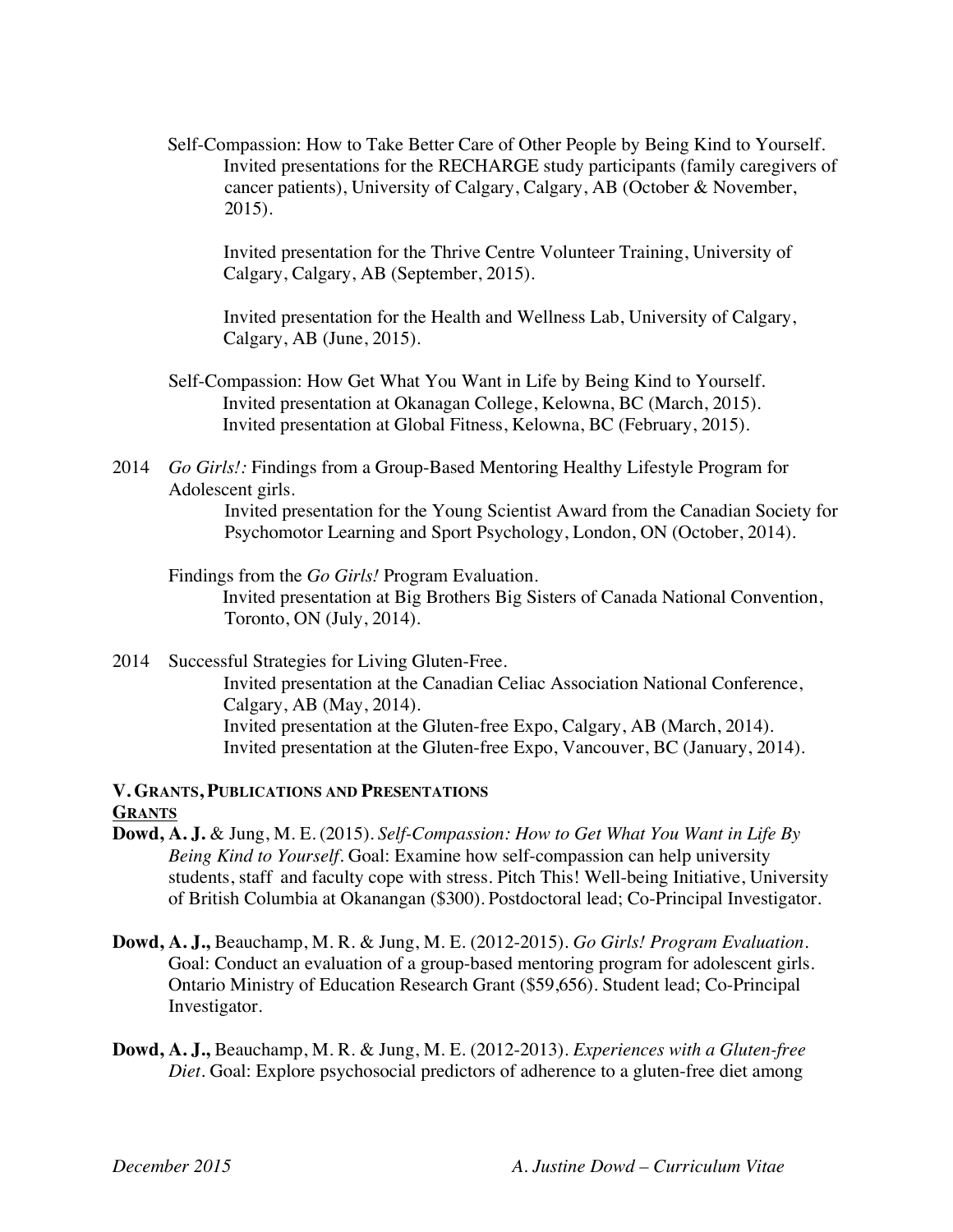adults with celiac disease. Faculty of Education Humanities and Social Sciences Seed Grant (\$6,420). Student lead; Co-Principal Investigator.

#### **WORK IN PROGRESS**

- **Dowd, A. J. &** Jung, M. E. (2015). Self-compassion directly and indirectly predicts dietary adherence and quality of life among adults with celiac disease. *Appetite*.
- **Dowd, A. J. &** Jung, M. E. (2015). Self-compassion among youth with celiac disease. *TBD*.
- **Dowd, A. J. &** Jung, M. E. (2015). The effects of a brief self-compassion intervention on well being on a university campus. *TBD*.
- Jackson, C. L., Lau, H., Bridel, W., **Dowd, A. J.,** Capozzi, L. C., & Culos-Reed, S. N. (2015). Head and neck cancer patients' exercise preferences and barriers during and after participation in an exercise intervention. *Supportive Care in Cancer*.
- Jackson, C. L., Bridel, W., Lau, H., **Dowd, A. J.,** Capozzi, L. C., & Culos-Reed, S. N. (2015). Head and neck cancer patient's perspectives on considerations for exercise program design. *Oncology Nursing Forum*.

#### **UNDER REVIEW**

**Dowd, A. J.,** Chen, M. Y., Schmader, T., Jung, M. E., Zumbo, B. D., & Beauchamp, M. R. (2015). Psychosocial predictors of adolescent girls' physical activity and dietary behaviours after completing the *Go Girls!* group-based mentoring program. *Health Education Research,* Invited revise and resubmit, due December 12, 2015.

# **PUBLICATIONS**

- McEwan, D., Harden, S. M., Zumbo, B. D., Sylvester, B. D., Kaulius, M., Ruissen, G., **Dowd, A. J.,** & Beauchamp, M. R. (2015). A meta-analytic review of the effects of goal setting on physical activity behavior. *Health Psychology Review.* Advance online publication. Retrieved from http://dx.doi.org/10.1080/17437199.2015.1104258.
- **Dowd, A. J.,** Harden, S. M., & Beauchamp, M. R. (2015). Mentors' experiences in the *Go Girls!* group-based lifestyle program: Findings from a qualitative program evaluation. *American Journal of Health Behavior, 39*(5), 698-708. doi: 10.5993/AJHB.39.2.13
- **Dowd, A. J.,** Jung, M. E., Chen, M. Y., Case, S. & Beauchamp, M. R. (2015). Prediction of adherence to a gluten-free diet using protection motivation theory. *Journal of Human Nutrition and Dietetics.* Advance online publication. doi: 10.1111/jhn.12321
- **Dowd, A. J.,** Harden, S. M., & Beauchamp, M. R. (2015). Adolescent girls' experiences in the *Go Girls!* group-based lifestyle program. *American Journal of Health Behavior, 39*(2), 267-276. doi: 10.5993/AJHB.39.2.13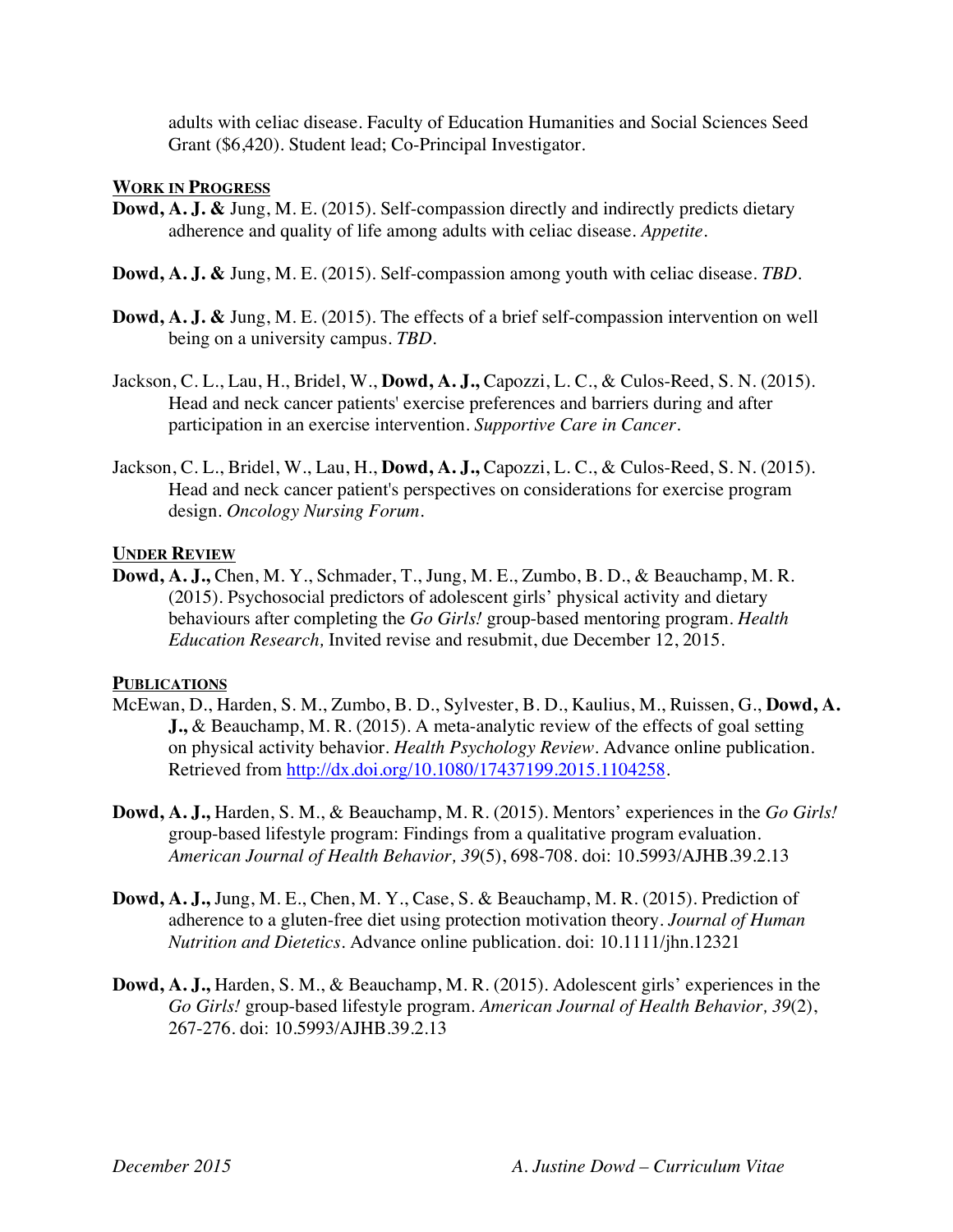- **Dowd, A. J.,** Chen, M. Y., Jung, M. E., Beauchamp, M. R. (2015). '*Go Girls!*': Psychological and behavioral outcomes associated with a healthy lifestyle program for adolescent girls. *Translational Behavioral Medicine, 5*(1), 77-86. doi:10.1007/s13142-014-0285-9
- Clarson, C., Brown, H., De Jesus, S., Jackman, M., Mahmud, F. H., Prapavessis, H., Robinson, T., Shoemaker, K., Watson, M., **Dowd, A. J.** & Hill, D. J. (2014). Sustained reduction in BMI z-score with metformin extended release and structured lifestyle intervention in obese adolescents. *International Scholarly Research Notices, 2014*. doi:10.1155/2014/659410.
- Sylvester, B. D., Standage, M., **Dowd, A. J.,** Martin, L. J., Sweet, S. N., & Beauchamp, M. R. (2014). Perceived variety, psychological needs satisfaction, and exercise-related wellbeing. *Psychology & Health, 29*(9), 1044-1061. doi: 10.1080/08870446.2014.907900
- **Dowd, A. J.,** Schmader, T., Sylvester, B. D., Jung, M. E., Zumbo, B. D., Martin, L. J., & Beauchamp, M. R. (2014). Effect of social belonging and task framing on exercise cognitions and behavior. *Journal of Sport and Exercise Psychology, 36*(1), 80-92. doi: 10.1123/jsep.2013-0114
- Morton, K. L., Sylvester, B. D., **Wilson, A. J.,** Lonsdale, C., & Beauchamp, M. R. (2014). Transformational Leadership. In A. G. Papaioannou and D. Hackfort (Eds.) *Routledge Companion to Sport and Exercise Psychology: Global Perspectives and Fundamental Concepts* (p. 571-587). London: Routledge.
- Beauchamp, M.R., Liu, Y, Morton, K.L., Martin, L. J., Wilson, A. H., **Wilson, A. J.,** Sylvester, B. D., Zumbo, B. D., & Barling, J. (2014). Transformational teaching and adolescent physical activity: Multilevel and mediational effects*. International Journal of Behavioral Medicine*, 21, 537-546. doi: 10.1007/s12529-013-9321-2
- **Dowd, A. J.,** Tamminen, K. A., Jung, M. E., Case, S., McEwan, D., & Beauchamp, M. R. (2013). Motives for adherence to a gluten-free diet: A qualitative investigation involving adults with coeliac disease. *Journal of Human Nutrition and Dietetics.* doi: 10.1111/jhn.12203
- Latimer-Cheung, A. E., Arbour-Nicitopoulos, K., Brawley, L.R., Gray, C., **Wilson, A.J.,** Prapavessis, H., Tomasone, J. R., Wolfe, D., & Martin Ginis, K.A. (2013). Developing physical activity interventions for adults with spinal cord injury. Part 2: Motivational counseling and peer-mediated interventions for people intending to be active. *Rehabilitation Psychology*, *58*(3), 307-315. doi:10.1037/a0032816
- **Wilson, A. J.,** Liu, Y., Keith, S. E., Wilson, A. H., Kermer, L. E., Zumbo, B. D., & Beauchamp, M. R. (2012). Transformational teaching and child psychological needs satisfaction, motivation, and engagement in elementary school physical education. *Sport, Exercise and Performance Psychology, 1*(4), 215-230. doi: 10.1037/a0028635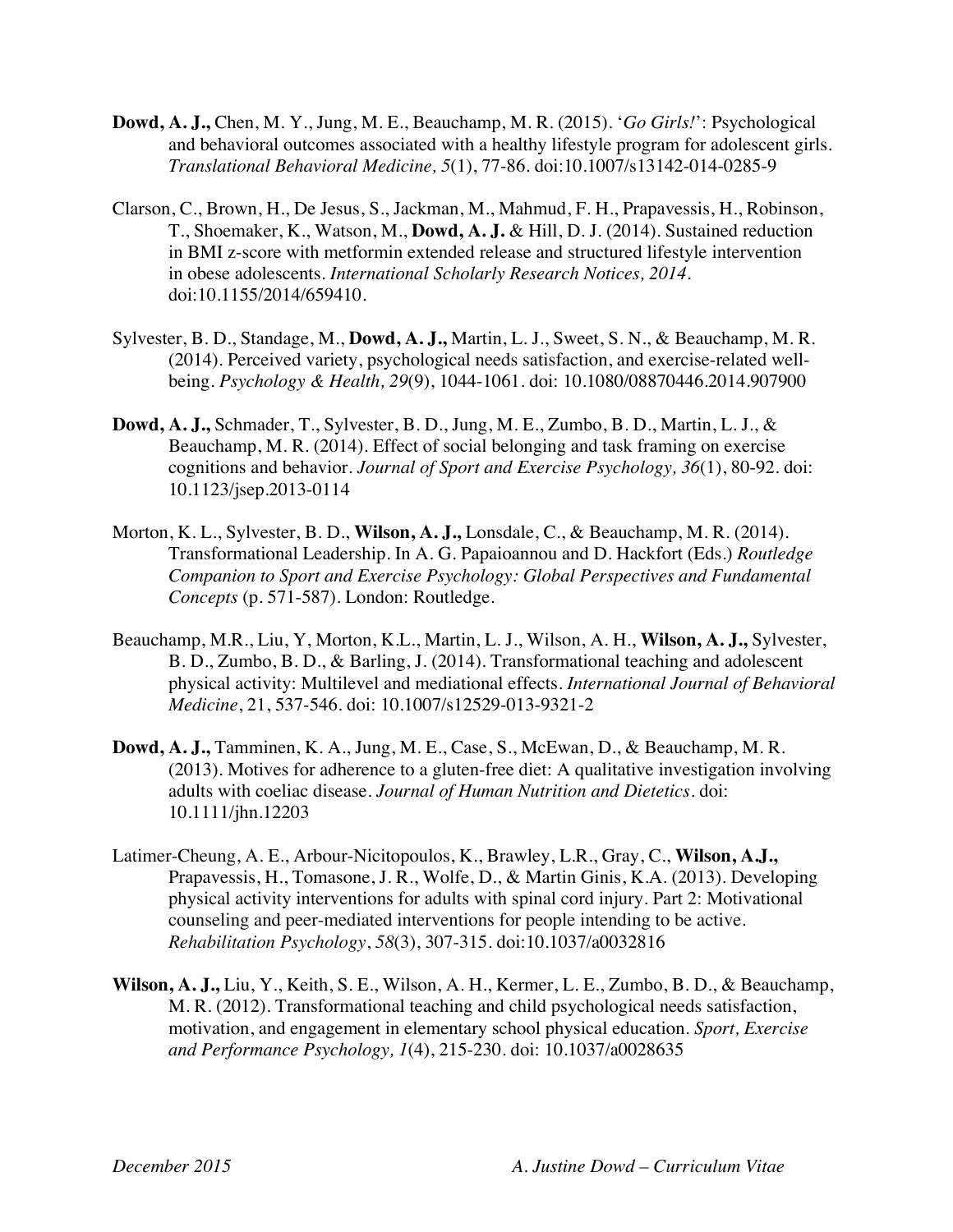- **Wilson, A. J.,** Jung, M. E., Cramp, A. G., Simatovic, J., Prapavessis, H., & Clarson, C. L. (2012). Effects of a group-based exercise and self-regulatory intervention on obese adolescents' physical activity, social cognitions, body composition and strength: A randomized feasibility study. *Journal of Health Psychology, 17*(8), 1223-1237. doi: 10.1177/1359105311434050
- Meloff, L. R., Humeniuk, A. M., Shigemi, J., **Wilson, A. J.,** & Nieman, P. (2010). Risk factors for coronary heart disease among overweight children: A case for cholesterol screening in Canada. *Childhood Obesity, 6*(5), 257-262. doi:10.1089/chi.2010.0505
- **Wilson, A. J.,** Prapavessis, H., Jung, M. E., Cramp, A. G., Lendhart, L., Vascotto, J., Shoemaker, J. K., Watson, M., Robinson, T., & Clarson, C. (2009). Lifestyle modification and metformin as long-term treatment options for obese adolescents. *BMC Public Health 9*, 434. doi:10.1186/1471-2458-9-434
- **Wilson, A. J.,** Latimer, A. E., Meloff, L. R. (2009). Correlates of change in a childhood obesity treatment program. *Journal of Clinical Outcomes Management, 16*(7), 315-321.

# **OTHER PUBLICATIONS**

- **Dowd, A. J.,** Beauchamp, M. R., & Jung, M. E. (2014). *Go Girls! Program evaluation final report.* Report presented to Big Brothers Big Sisters of Canada.
- **Wilson, A. J.,** & Gray, C. (2010). *SCI Action Canada: Motivational interviewing and physical activity manual.* Manual prepared for SCI Action Canada: Community University Research Alliance

# **PUBLISHED ABSTRACTS**

- **Dowd, A. J.,** Chen, M. Y., Schmader, T., Jung, M. E., Zumbo, B. D., Beauchamp, M. R. (2015). Psychosocial predictors of adolescent girls' physical activity and dietary behaviors after completing the *Go Girls!* group-based mentoring program. *Journal of Sport and Exercise Psychology, 37(Supp June).*
- McEwan, D., Harden, S. M., Zumbo, B. D., Sylvester, B. D., Kaulius, M., Ruissen, G., **Dowd, A. J.,** & Beauchamp, M. R. (2015). A meta-analytic review of the effects of goal setting on physical activity behavior. *Annals of Behavioral Medicine, 49*(Supp 1), S171.
- Clarson, C., Brown, H., De Jesus S., Jackman, M., Mahmud, F. H., Prapavessis, H., Shoemaker, K., **Wilson, A. J.,** Hill, D. J. (2013). Sustained reduction in BMI z-score with metformin extended release and structured lifestyle intervention in obese adolescents. American Diabetes Association 73rd Scientific Session.
- Sylvester, B. D., **Wilson, A. J.,** Beauchamp, M. R. (2013). Examining discriminant validity between experiencing variety and psychological needs satisfaction in exercise. *Journal of Sport and Exercise Psychology, 34*(Supp July), s308.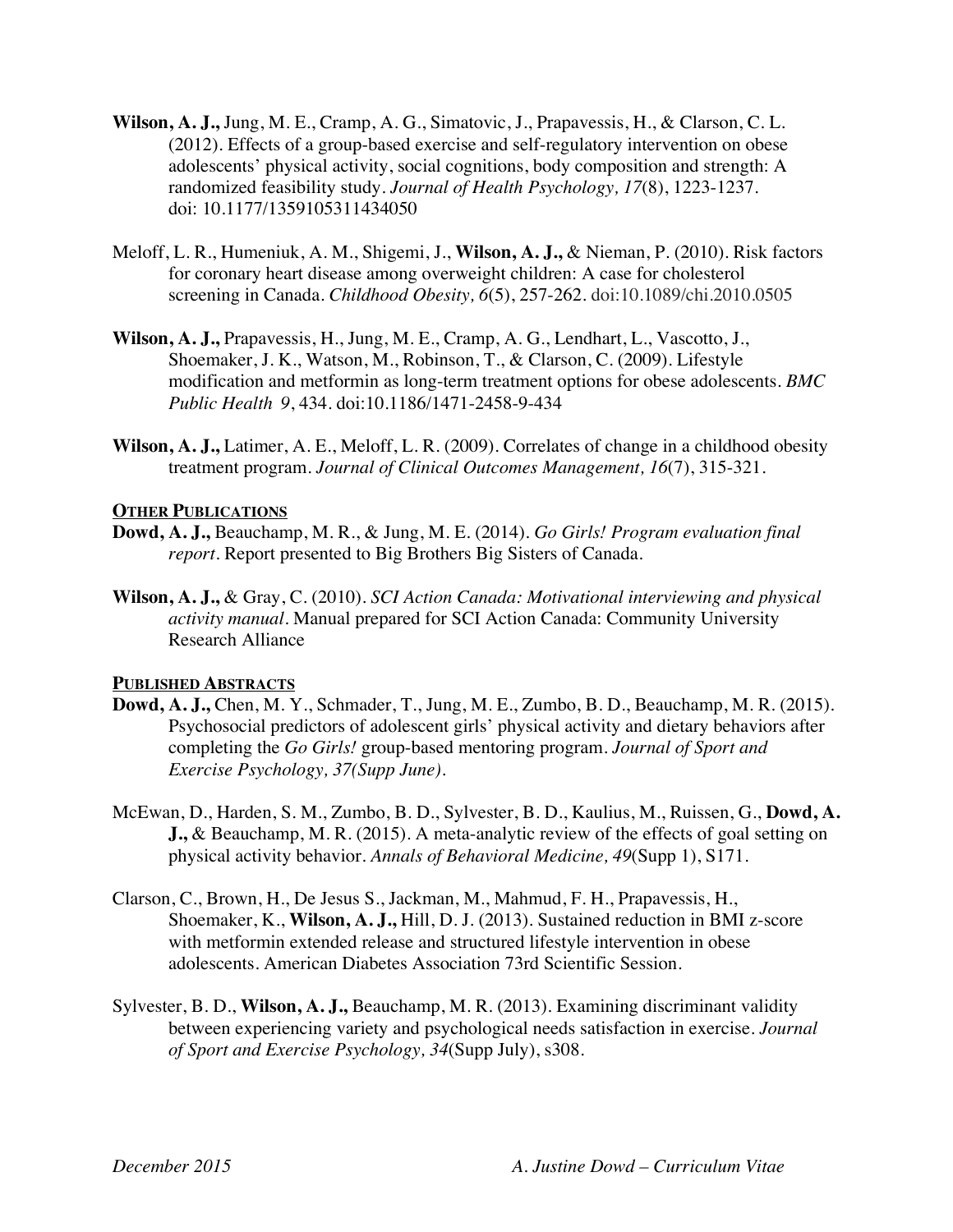- **Wilson, A. J.,** Sylvester, B. D., & Beauchamp, M. R. (2012). Effects of social belonging on self-regulatory efficacy and intentions to exercise. *Journal of Sport and Exercise Psychology, 34*(Supp July), s301.
- Beauchamp, M. R., Liu, Y., Morton, K. L., Martin, L. J., Wilson, A. H., **Wilson, A. J.,** Sylvester, B. D., Kermer, L.E., Perlmutter, L. S. (2012). Transformational teaching and adolescent physical activity behavior: Multilevel and mediational effects. *Journal of Sport and Exercise Psychology, 34*(Supp July), S199-200.
- Wilson, A. H., Liu, Y., Morton, K. L., Martin, L. J., Sylvester, B. D., **Wilson, A. J.,** Perlmutter, L. S., Kermer, L.E., & Beauchamp, M.R. (2012). Adolescents' perceptions of transformational teaching, affective responses, and concentration in physical education classes. *Journal of Sport and Exercise Psychology, 34*(Supp July), S301-302.
- **Wilson, A. J.,** Gray, C., Latimer, A. E., Prapavessis, H., Wolfe, D., & Martin Ginis, K. (2011). Effects of physical activity coaching for individuals with SCI: A proof of principle study. *Journal of Sport and Exercise Psychology, 33*(Supp July) s195.
- **Wilson, A. J.,** Jung, M. E., Cramp, A. G., Simatovic, J., Prapavessis, H., & Clarson, C. L. (2011). Psychosocial predictors of adolescent physical activity: Findings from the REACH trial. *Journal of Sport and Exercise Psychology, 33* (Supp July) s195.
- Gray, C., Prapavessis, H., Campbell, N., McGowan, E., Rivas, D., **Wilson, A. J.** (2010). Barrier-efficacy prospectively predicts children's self-reported and objectively measured physical activity. *Obesity Reviews, 11*(Supp July) s1.
- Gray, C., Prapavessis, H., Campbell, N., Rivas, D., McGowan, E., **Wilson, A. J.** (2010). An integrated self-efficacy and basic psychological needs satisfaction in physical activity scale for children: Factor structure and composition. *Journal of Sport and Exercise Psychology, 32*(Supp July) s169.
- Elkayam, J., Prapavessis, H., Jung, M., McGowan, E., & **Wilson, A. J.** (2009). The effect of a media literacy intervention on body dissatisfaction. *International Journal of Behavioural Nutrition and Physical Activity,* (Supp July).

# **PRESENTATIONS**

- **Dowd, A. J., &** Jung, M. E. (2015). *Self-compassion and psychosocial coping among adults with celiac disease.* Poster presentation at the International Celiac Disease Symposium, Prague, Czech Republic.
- **Dowd, A. J.,** Jung, M. E., Chen, M. Y., & Beauchamp, M. R. (2015). *Prediction of adherence to a gluten-free diet using protection motivation theory among adults with celiac disease.* Poster presentation at the International Celiac Disease Symposium, Prague, Czech Republic.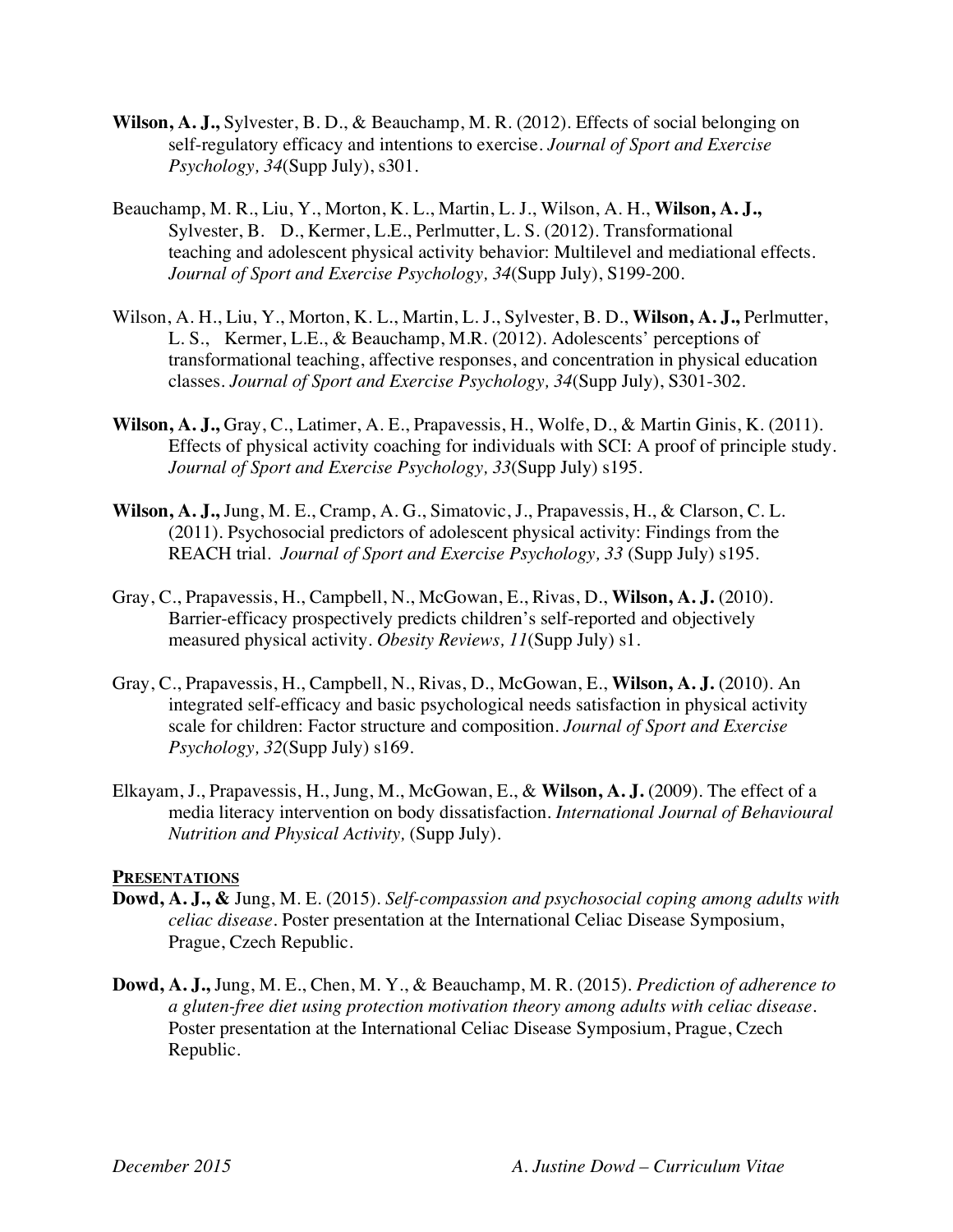- **Dowd, A. J.,** Chen, M. Y., Schmader, T., Jung, M. E., Zumbo, B. D., & Beauchamp, M. R. (2015). *Psychosocial predictors of adolescent girls' physical activity and dietary behaviours after completing the Go Girls! group-based mentoring program.* Verbal presentation at the North American Society for the Psychology of Sport and Physical Activity, Portland, OR.
- **Dowd, A. J.,** Chen, M. Y., Schmader, T., Jung, M. E., Zumbo, B. D., & Beauchamp, M. R. (2014). *Psychosocial predictors of adolescent girls' physical activity and dietary behaviours after completing the Go Girls! group-based mentoring program.* Verbal presentation at the Canadian Society for Psychomotor Learning and Sport Psychology, London, ON.
- Harden, S. M., **Dowd, A. J.,** & Beauchamp, M. R. (2014). *Mentors' experiences in the Go Girls! group-based lifestyle program: Findings from a qualitative program evaluation*. Verbal presentation at the Canadian Society for Psychomotor Learning and Sport Psychology, London, ON.
- Watson, M, **Dowd, A.J.**, Hill, D.J., Prapavessis, H., Robinson, T., Shoemaker, K., Clarson, C.L. (2014). *Effects of comprehensive, intensive lifestyle intervention combined with metformin extended release in obese adolescents*. 5th Conference on Recent Advances in the Prevention and Management of Childhood and Adolescent Obesity, Winnipeg, MB.
- **Dowd, A. J.,** Chen, M., Beauchamp, M. R. (2013). *Effects of a group-based healthy lifestyle program for adolescent girls.* Verbal presentation at the Canadian Society for Psychomotor Learning and Sport Psychology, Kelowna, BC.
- **Dowd, A. J.,** Tamminen, K. A., Jung, M. E., Case, S., McEwan, D., & Beauchamp, M. R. (2013). *Motives to adhere to a gluten-free diet among adults with celiac disease: A qualitative investigation involving adults with celiac disease.* Poster presentation at the International Celiac Disease Symposium, Chicago, Il.
- Sylvester, B. D., **Wilson, A. J.,** & Beauchamp, M. R. (2013). *Considering the experience of variety from the perspective of self-determination theory: Conceptual foundations and preliminary validity evidence*. Presented at the Society of Behavioral Medicine conference, San Francisco, CA.
- **Wilson, A. J.,** Sylvester, B. D., Martin, L. J., Beauchamp, M. R. (2012). *Effects of social belonging on exercise behaviour and social cognitions among lonely individuals.* Verbal presentation at the Canadian Society for Psychomotor Learning and Sport Psychology, Halifax, NS.
- **Wilson, A. J.,** Sylvester, B. D., & Beauchamp, M. R. (2012). *Effects of social belonging on selfregulatory efficacy and intentions to exercise.* Poster presentation at the North American Society for the Psychology of Sport and Physical Activity, Honolulu, HI.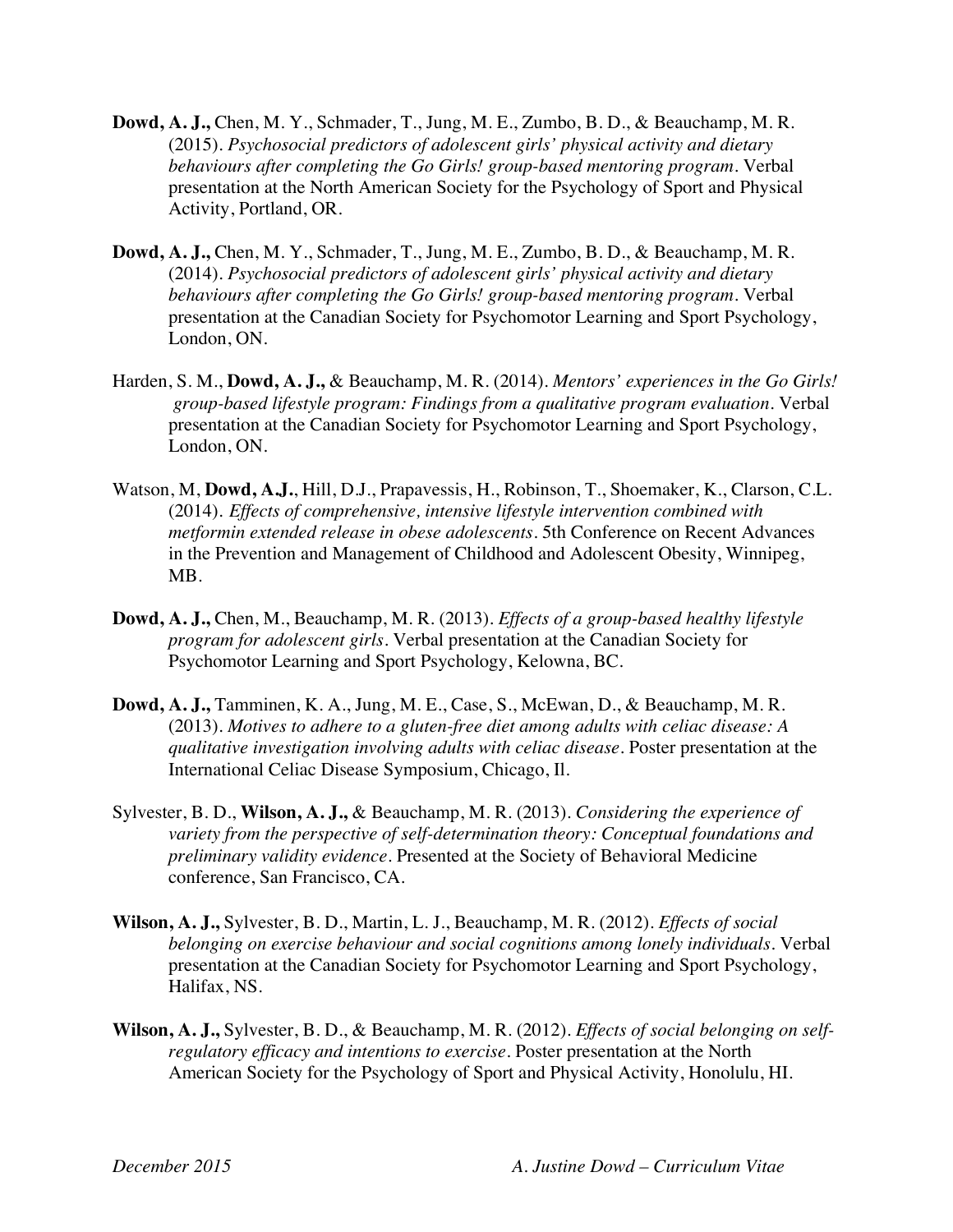- **Wilson, A. J.,** Jung, M. E., Cramp, A. G., Simatovic, J., Prapavessis, H., & Clarson, C. (2010). *A group-mediated cognitive-behavioural exercise intervention for obese adolescents.* Verbal presentation at the Canadian Society for Psychomotor Learning and Sport Psychology, Ottawa, ON.
- **Wilson, A. J.,** Simatovic, J., Jung, M. E., Cramp, A. G., Prapavessis, H. (2010). *Exercise programs for obese adolescents: What is the right intensity?* Poster presented at the International Congress of Behavioural Medicine, Washington, DC, USA.
- **Wilson, A. J.,** Simatovic, J., Kasman, S., Radford, L., Rivas, D., Jung, M., Prapavessis, H., Yao, C., & Clarson, C. (2010, October*). Long-term physical activity behaviour in obese adolescents: Effects of an exercise and group-mediated cognitive-behavioural intervention.* Poster presented at the Childhood & Adolescent Obesity Conference, Hamilton, ON.
- **Wilson, A. J.,** Simatovic, J., Kasman, S., Radford, L., Rivas, D., Krawec, K., & Prapavessis, H. (2010). *Exercise intensity and outcome expectations in obese adolescents: Preliminary findings*. Poster presented at the Canadian Obesity Network Student Meeting, Ottawa, ON.
- **Wilson, A., J.,** Jung, M. E., Cramp, A. G., & Prapavessis, H. (2009). *REACH: A groupmediated cognitive-behavioural physical activity intervention for obese adolescents.* Oral presentation at the Eastern Canadian Sport and Exercise Psychology Symposium, Toronto, ON.
- **Wilson, A. J.,** Latimer, A. E., & Meloff, L. R. (2008). *Effectiveness of a pediatric obesity treatment program based on quality of life.* Oral and poster presentation at the Canadian Obesity Network Student and New Professional Research Day, Calgary, AB.
- **Wilson, A. J.,** Latimer, A. E., & Meloff, L. R. (2008). *Effectiveness of a pediatric obesity treatment program based on quality of life.* Oral presentation at the Eastern Canadian Sport and Exercise Psychology Symposium, Sudbury, ON.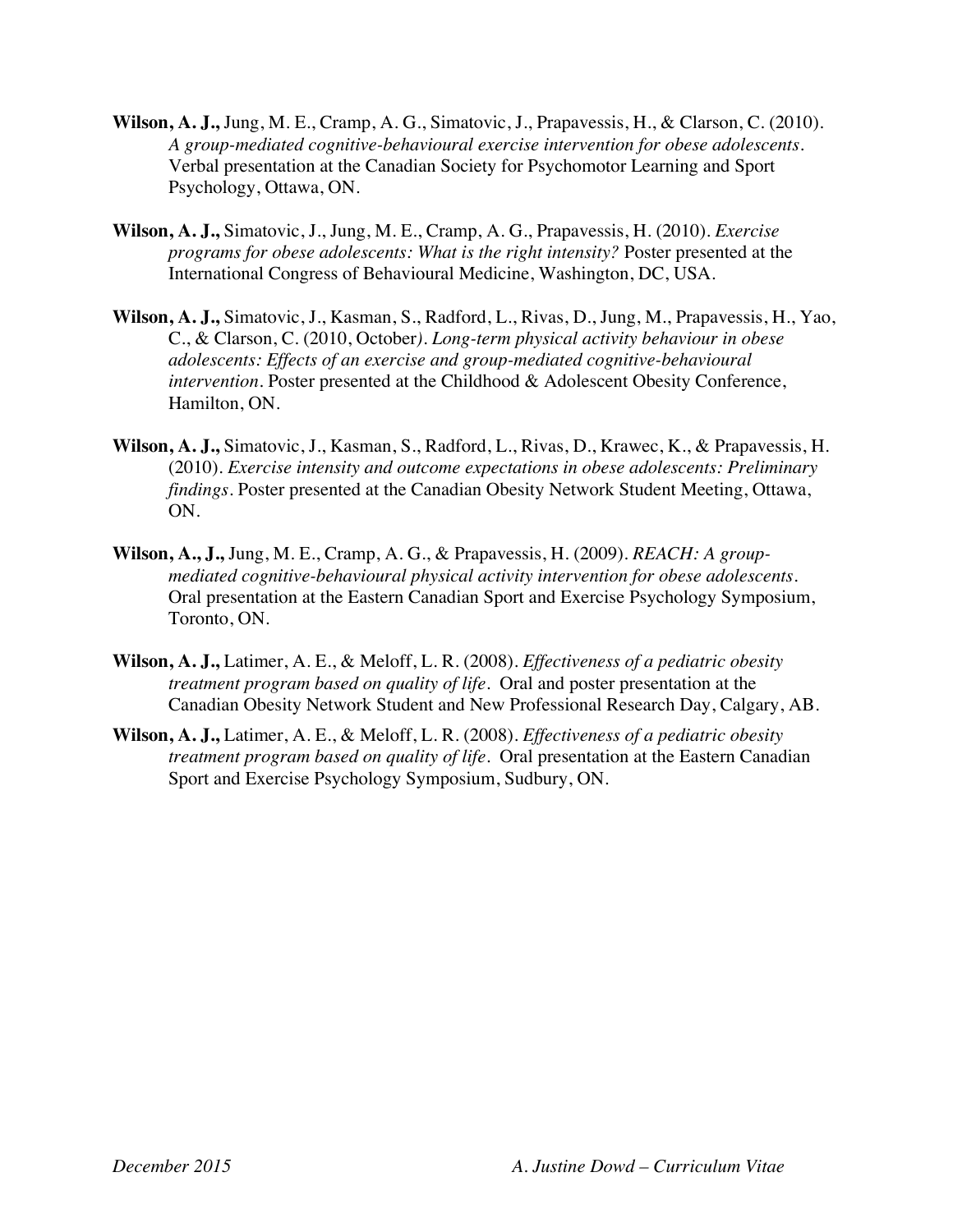#### **STUDENT SUPERVISION**

| Supervisory             | Jackson, Colleen, Master's Thesis (In Progress), University of Calgary |
|-------------------------|------------------------------------------------------------------------|
| <b>Committee Member</b> | Student Degree Start Date: 2014/9                                      |
|                         |                                                                        |
| Co-Supervisor           | Mowatt, Morgan, Bachelor's, University of British Columbia   Okanagan  |
|                         | Student Degree Start Date: 2012/9                                      |
|                         | Project Description: Undergraduate Practicum Student                   |

#### **CERTIFICATIONS**

- 2015 Graduate Student Teaching Development Badge (In progress)
- 2011 Tri-Council Policy Statement (TCPS II) Certification

#### **CONTINUING EDUCATION**

2015 Research Communications and Media Training Workshop. Office of the Vice-President Research, University of Calgary, TBC Dec 11, 2015.

Professional Development Day. Postdoctoral Association of the University of Calgary, University of Calgary,Nov 6, 2015.

Graduate Student Teaching Development Badge courses. Taylor Institute of Teaching and Learning, University of Calgary. ePortfolio: The Basics of ePortfolio Implementation. Oct 15, 2015. Facilitating Learners in Effective Discussions. Oct 23, 2015. Writing Learning Outcomes. TBC Dec 4, 2015. Engaging in the Scholarship of Teaching and Learning. TBC Dec 10, 2015.

The Connection Project: The Future of Well-being. Dr. Chopra. October 8, 2015.

Mindfulness, Connection & Compassion. Dr. Shauna Shapiro. Center for Greater Good, October 2, 2015.

Skills of Communication. Mitacs Step, February 6, 2015.

Career Professionalism. Mitacs Step, February 5, 2015.

#### 2014 Foundations of Project Management I. Mitacs Step, November 12-13, 2014.

Networking Skills. Mitacs Step, November 25, 2014.

Self-Compassion and the Cultivation of Happiness. Dr. Kristen Neff, Center for Greater Good, November 7, 2014.

Assessing Student Learning Using Connect (UBC online blackboard). University of British Columbia, Centre for Teaching, Learning and Technology, February 13, 2014.